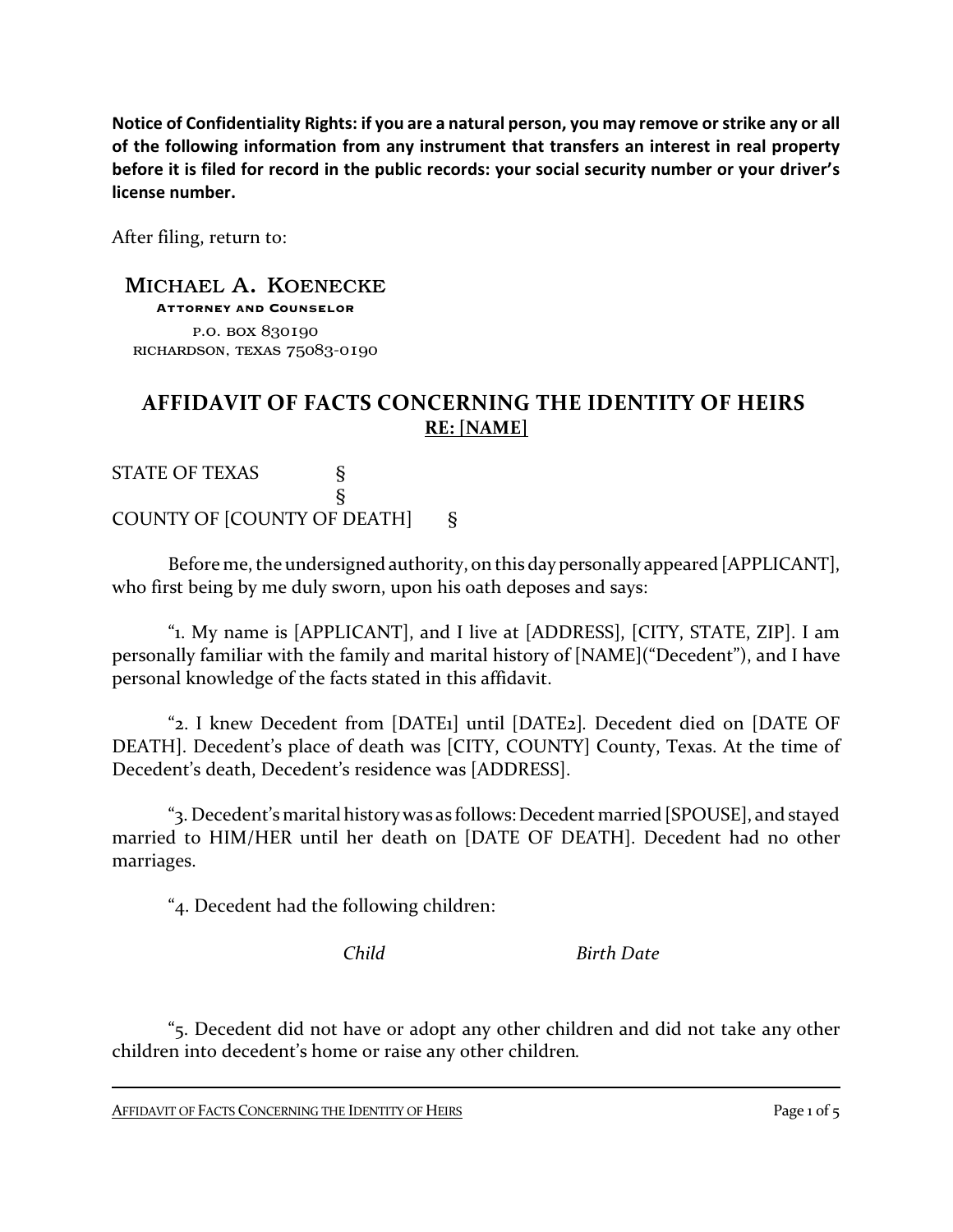"6. Decedent died without leaving a written will.

"7. There has been no completed, pending, or contemplated administration of decedent's estate

"8. To the best of my knowledge, decedent owned an interest in the following real property:

## [LEGAL DESCRIPTION]

"9. **[HEIR]** is the sole heir of Decedent.

"10. All debts of the Estate have been paid, including expenses of last illness and funeral. I am unaware of any claims or allegations made or threatened by any third party contrary to the claims contained in this Affidavit. There are no unpaid estate or inheritance taxes.Further, the statute of limitations has ran on any claims of third parties to the Estate of the Deceased.

"11. This Affidavit may be relied upon by any third party, including, but not limited to any title companies issuing policies of title insurance with respect to the property and any other party dealing with the Property.

"12. I indemnify and agree to hold harmless any title company from and against any and all liability, loss or damage of any nature, including, but not limited to reasonable attorneys' fees and expenses, sustained or incurred under or pursuant to any policy of title insurance issued by such title company (including, but not limited to, costs in defending any insured) that may arise or result from or in connection with any claim or allegation made by any party (regardless of whether such claim or allegation is true or has any basis in law or fact), now or hereafter asserted, that any of the statements contained in this Affidavit is in any way not true (and regardless of whether the statement is of a factual or legal matter, or both).

"13. I HAVE PERSONAL KNOWLEDGE THAT ALL STATEMENTS CONTAINED IN THIS AFFIDAVIT ARE TRUE. I UNDERSTAND THAT I AM MAKING THIS AFFIDAVIT UNDER PENALTY OF PERJURY AND THAT CIVIL AND CRIMINAL PENAL TIES MAY APPLY IF I MAKE A FALSE AFFIDAVIT.

**"14. I am aware of the penalties of perjury under Federal Law, which includes the execution of a false affidavit, pursuant to 18 U.S.C.S., Section 1621, wherein it is provided that anyone found guilty shall not be fined more than \$2,000 or imprisoned not more than 5 years or both. I am also aware that perjury in the execution of a false**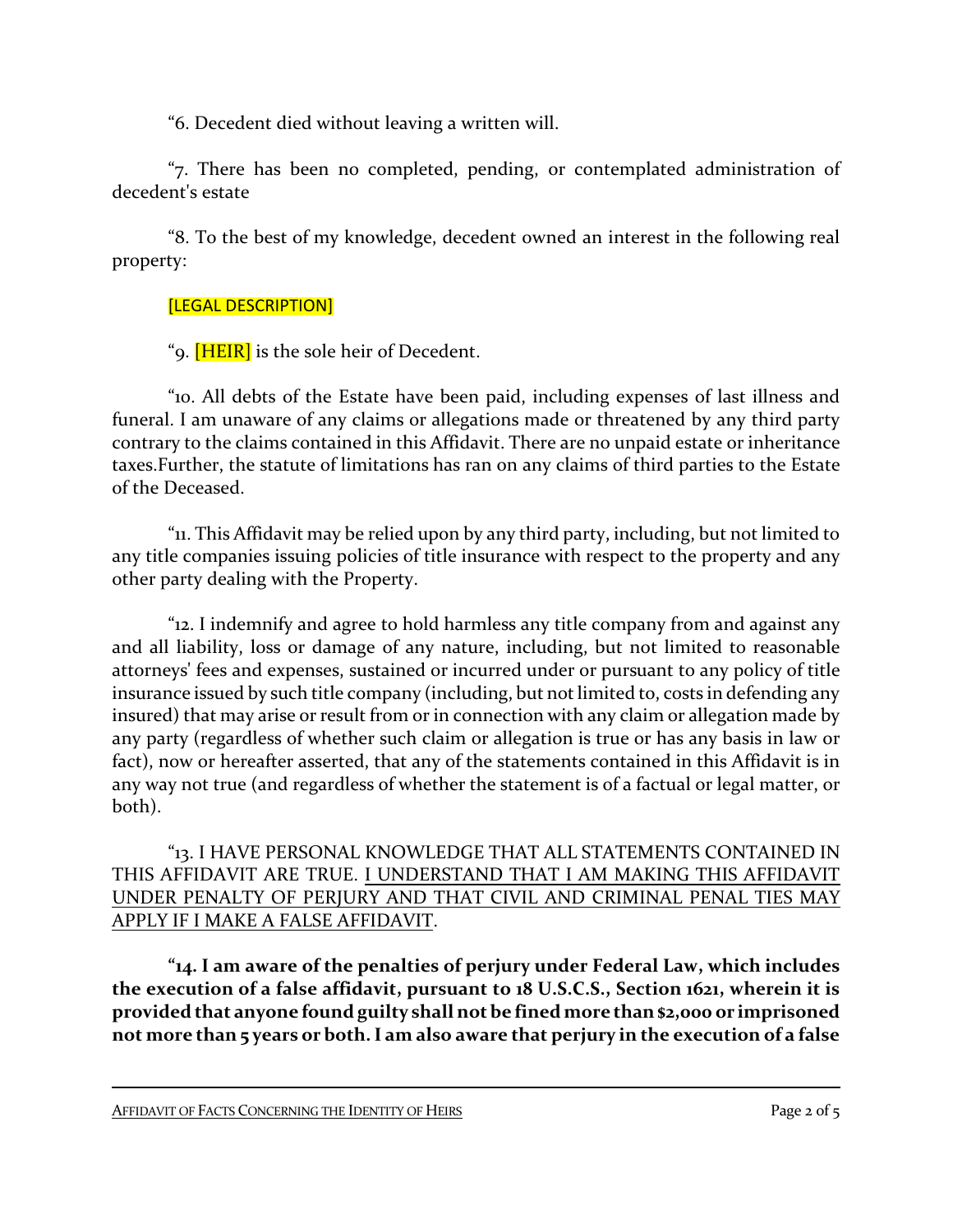**affidavit is a criminal act pursuant to Section 37.02 of the Texas Penal Code. Finally I am also aware that under Section 32.46 of the Texas Penal Code, a person commits an offense, if with intent to defraud or harm a person, he, by deception, causes another to sign or execute any document affecting property or service of the pecuniary interest of any person, and that an offense under such Section is a felony of the third degree which is punishable by a fine of \$5,000 and confinement in the Texas Department of Corrections for a term of not more than 10 years or less than 2 years.**

**EXECUTED** on this the 30<sup>th</sup> day of December, 2021.

[APPLICANT], Affiant

 ${\bf SUBSCRIBED}$   ${\bf AND}$   ${\bf SWORN}$  TO before me, the undersigned authority, this 30<sup>th</sup> day of December, 2021.

Notary Public, State of Texas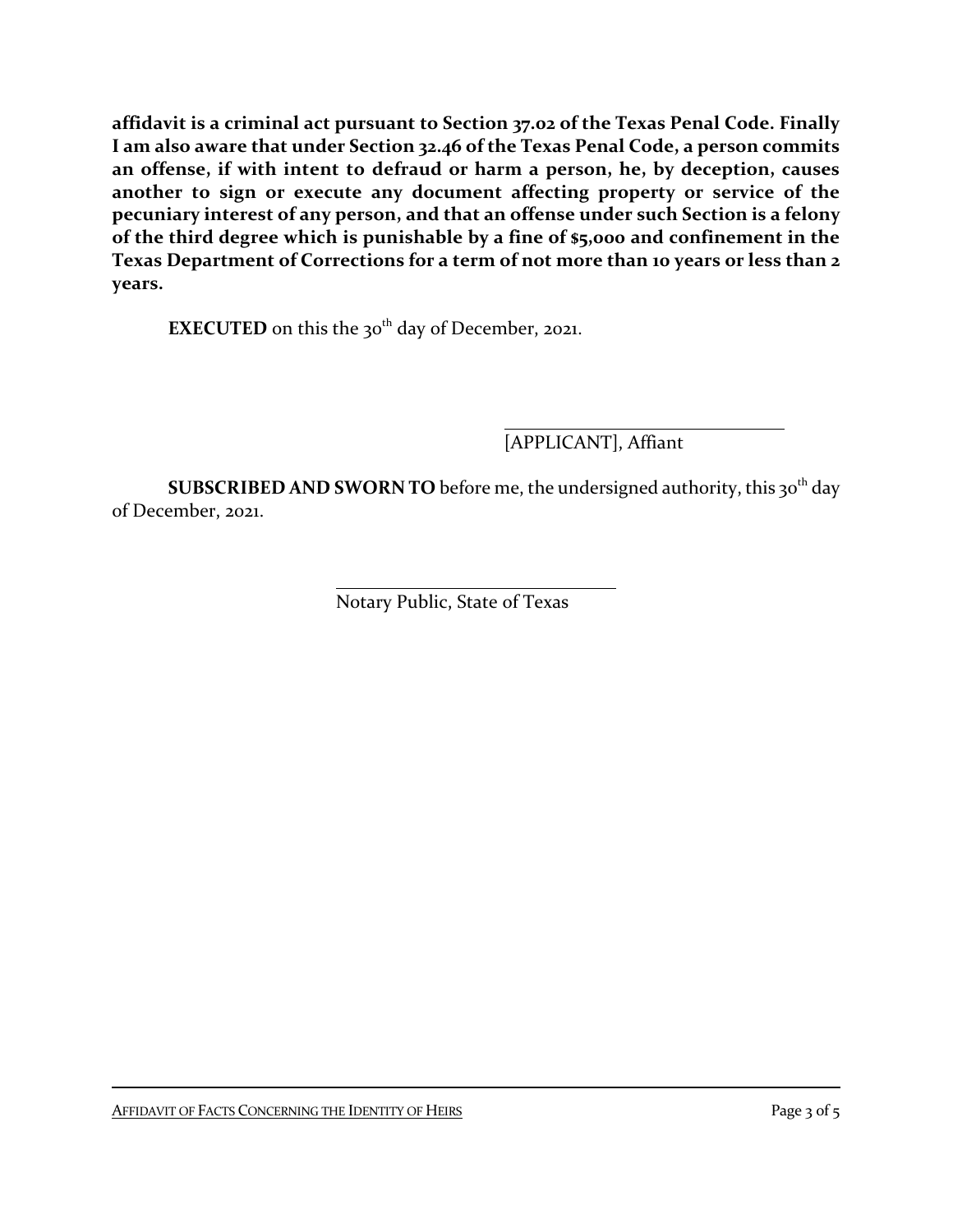## **VERIFICATION OF INDEPENDENT WITNESS**

Before me, the undersigned authority, on this day personally appeared [NAME OF INDEPENDENT WITNESS], who after being duly sworn, upon oath deposes and states as follows:

I am the [RELATIONSHIP] of [NAME] ("Decedent"). I have no interest in the Estate of Decedent. The statements in the foregoing Affidavit of Heirship by [APPLICANT] are true and correct. I am not aware of any claims or allegations made, asserted, or threatened by any third party contrary to the statements contained in said Affidavit of Heirship.

THE STATE OF TEXAS S § **COUNTY OF DALLAS** 

 ${\bf SUBSCRIBED}$   ${\bf AND}$   ${\bf SWORN}$   ${\bf TO}$  before me, the undersigned authority, this 30<sup>th</sup> day of December, 2021.

Notary Public, State of Texas